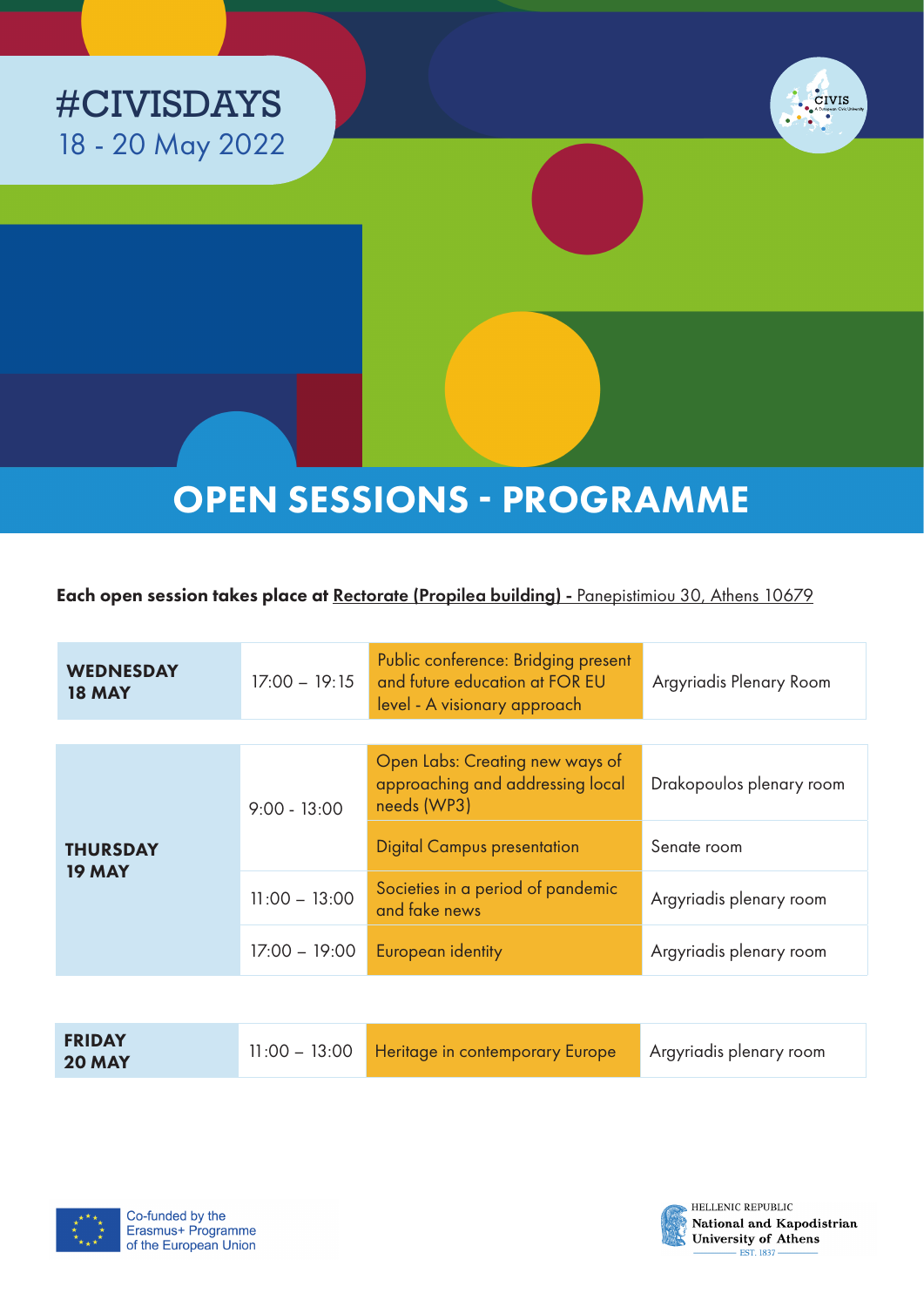# PUBLIC CONFERENCE: BRIDGING PRESENT AND FUTURE EDUCATION AT FOR EU LEVEL - A VISIONARY APPROACH

Wednesday 18 May 2022 |16.00 -18.15 CEST or 17.00 -19.15 EEST

The future of education is in a continuous dynamic evolution, and higher education institutions, especially the ones that are part of the forefront European initiative of the European Universities, need to address how teaching and learning can be adapted to better respond to society's needs and the educational values of the individuals. In this context, CIVIS European University, along with partners from the European Universities' Forum (FOR EU), such as ECIU, Una Europa, or EU-Connexus, invites everyone to an open discussion on the future of education in the European landscape.

Our discussions will cover topics such as the development of joint transnational programmes, European Degrees, innovative approaches to education and training, consolidating higher education cooperation at European level, building an European educational market, and the role and mission of the European Universities as piloting arenas for innovation and change in higher education. What will the future of European education look like and how can European Universities anticipate change? Is there a coherent approach and common priorities or we cannot yet consider a transregional approach? What does being a European mean and how does it define the way in which we modernise our educational practices? These, and many others, are the questions we are proposing for this open discussion on the vision and practicalities of the future of European education.

### Speakers

Olga Wessells ECIU Alliance (FOR EU1 Coordinator)

Sophia Karner Una Europa Alliance

#### Neringa Narbutiene

Project Manager, Catolic University of Valencia, EU-Connexus Alliance (former Chair of the European Degrees Subgroup at FOR EU level)

#### Meritxell Chaves Sánchez

Project Coordinator, University of Barcelona and Manager, CHARM European University Alliance (CHARM-EU)

# OPEN LABS: CREATING NEW WAYS OF APPROACHING AND ADDRESSING LOCAL NEEDS

Thursday 19 May 2022 | 08.00-12.00 CEST or 09.00-13.00 EEST

Discover the CIVIS Open Labs' projects and how they connect the research, education, and innovation of CIVIS member universities with the knowledge and experience of local partners, creating new ways of approaching and addressing local needs!

- **Presentation of the Task Force Civic** Engagement Handbook
- **Presentation of OL projects by their** stakeholders. One presentation per University (based on PPT or video)
- **Presentation of the Transnational OL projects** by each university. One presentation per University (based on PPT or video)
- **CIVIS Label Outputs**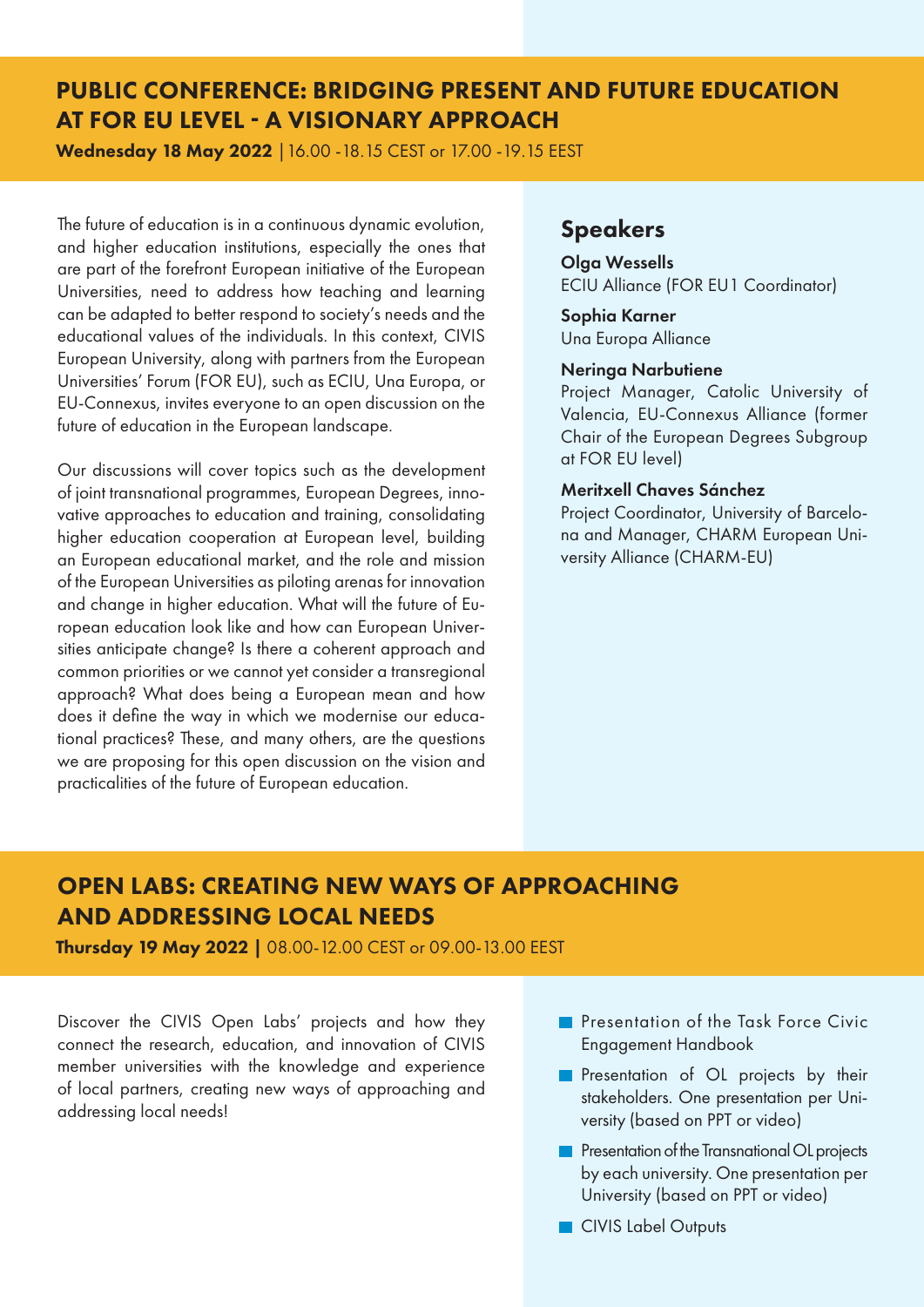### CIVIS DIGITAL CAMPUS OPEN PRESENTATION

Thursday 19 May 2022 | 08.00-12.00 CEST or 09.00-13.00 EEST

The Digital Campus of CIVIS is a key element to the success and further development and integration of the European university. It aims to provide a digital space & tools for student, academics, researcher & staff members to benefits from all the activities developed within the alliance. This presentation will focus on three main subjects:

- **EU** European Student Card initiative, Challenges & opportunities
- **CIVIS** passport, towards the recognition of all CIVIS learning experiences
- **Digitally enhanced education: Civic Engagement** Micro-Programme example

### Speakers

Marie Wittamer,Civis Executive Director Aix-Marseille Université

David Touzot, CIVIS IT officer Aix-Marseille Université

Mathilde Chauton, Head of IRO Universidad Autonoma de Madrid

Thomas Walter, Head of IT University of Tübingen

Professor Athina Dimopoulou, WP6 Mobility Leader NK University of Athens

Professor Iris-Niki Nikolopoulos University of Tübingen

**Enrique Martin**, Innovative Pedagogy Officer Aix-Marseille Université

Tim Penninger, Chair of CIVIS Student Council University of Tübingen

Wiktoria Wernicka, Secretary of CIVIS Student Council Stockholm University

Professor Monique Scheer University of Tübingen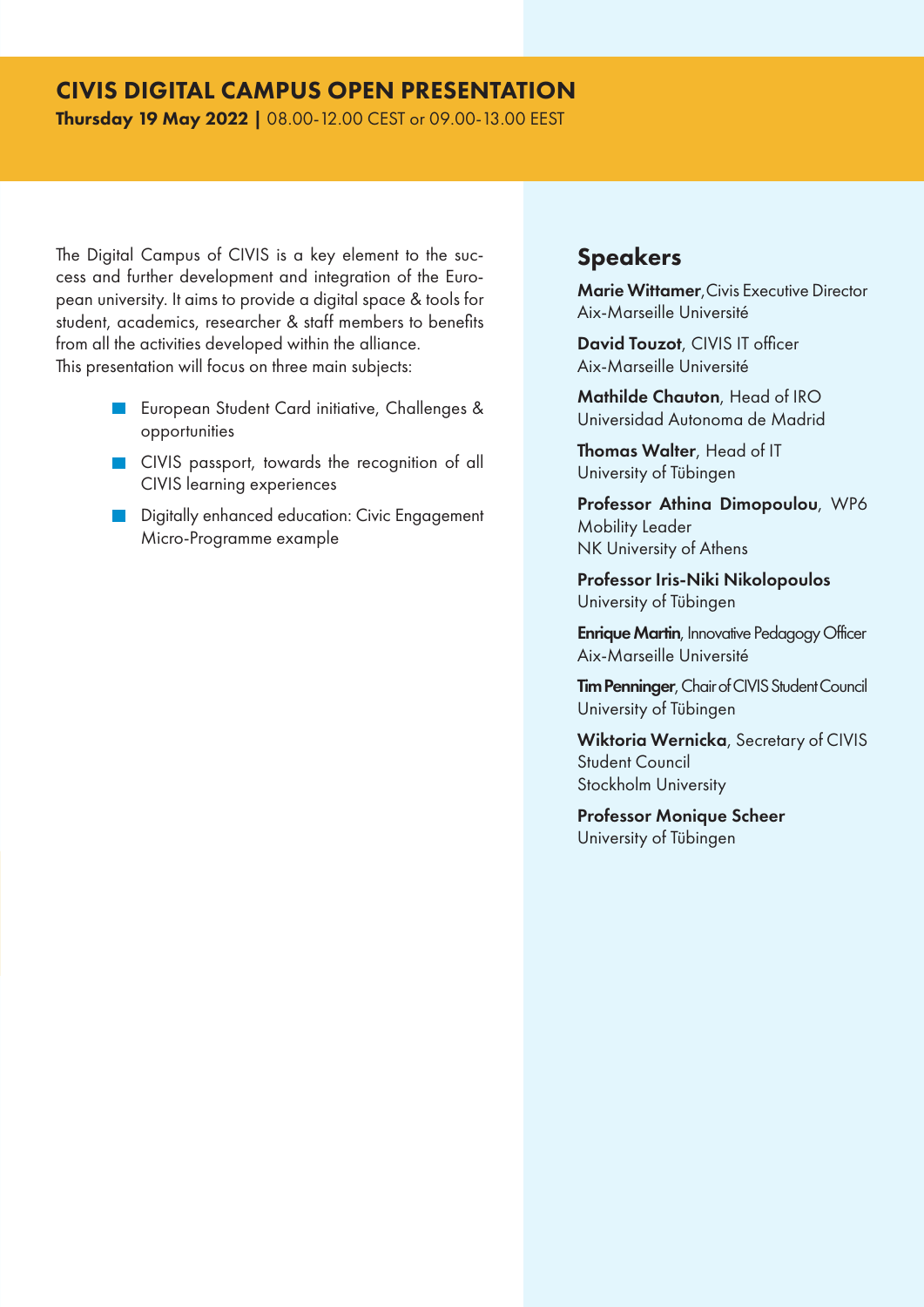### SOCIETIES IN A PERIOD OF PANDEMIC AND FAKE NEWS

Thursday 19 May 2022 | 10.00-12.00 CEST or 11.00-13.00 EEST

The two sub-themes can be viewed separately or in conjunction with each other.

The panel is expected to deal with the various societal aspects of the current pandemic. These may include, for example, the psychological effects on society, both European and worldwide, and in particular on specific groups, such as youth and the elderly, the various ways employed during the pandemic to assign labour and care work, and the effects on culture and education and their role in overcoming the long-term consequences of the pandemic.

"Fake news" can be regarded here both as a consequence of the pandemic and of current international politics and the war that affects us all. Some of the issues that the panellists may wish to address include the definition of "fake news", its scope, those who generate it and those who consume it, its dissemination, the role of the traditional media and of social media and the groups particularly affected by fake news.

Above all, panellists may wish to address the need for the development of critical thinking, this being the only way of dealing with this ever-growing danger that will result in socially positive decisions and strategies. The panel might also examine how universities in CIVIS have dealt with the intertwined challenges posed by the pandemic and by fake news.

### **Chair**

#### Professor Dimitrios Karadimas

Vice-Rector of the NK University of Athens, CIVIS Steering Committee

### Speakers

### Professor Gabriele Alex

University of Tübingen *«Individual and public health in the Covid 19 pandemic: Negotiations of freedom and solidarity»*

### Associate Professor Sorin Costreie

University of Bucharest *«The pandemy of fake-news"*

#### Professor George Plios

NK University of Athens *«Fake news vs academic reality»*

#### Associate Professor Manuel Alcántara-Plá

Universidad Autonoma de Madrid *«Fake news and digital media. What we all can learn from it»*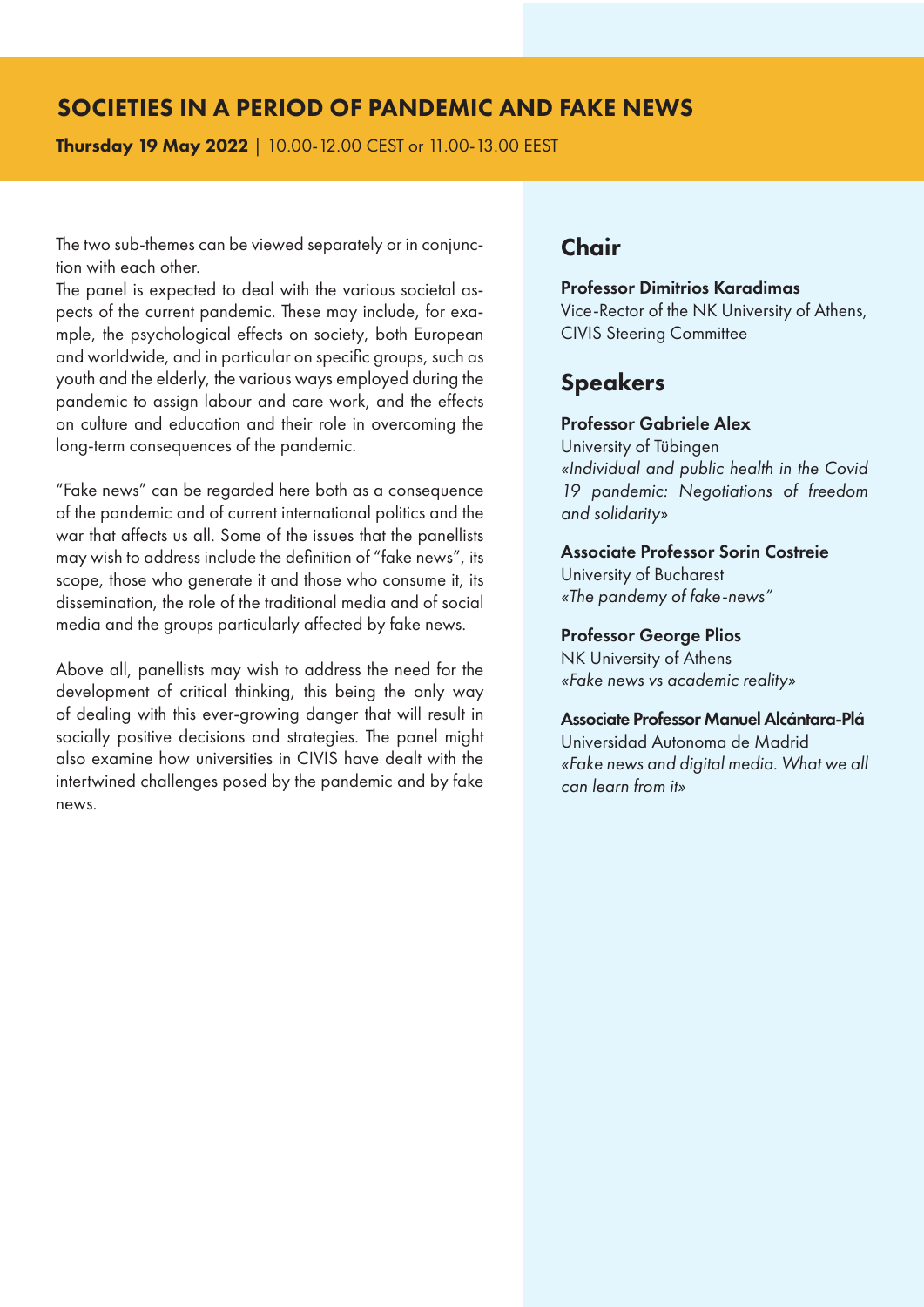### EUROPEAN IDENTITY

Thursday 19 May 2022 | 16.00-18.00 CEST or 17:00-19:00 EEST

One of the main roles of CIVIS Hub 2 is to review and strengthen European identity among our students, staff and societies. However, we also encourage a critical approach to the concept and to the borders of Europe today, to the so-called "European way of life" and to problems affecting marginalised societies, groups and individuals.

Central issues may include what it means to be European today, contemporary processes of inclusion and exclusion, unification and diversification and indeed whether it is possible to talk of a "European way of life", diverse languages and the way of life of "old" and "new" Europeans, the latter including migrants and refugees, the relevance of cultural theory, and how cultural spaces, including universities, can promote social inclusion and cohesion while supporting and protecting cultural diversity within European society and beyond, i.e. both within the societies whence migrants and refugees originate from and globally.

# Chair

Professor Dorothee Kimmich University of Tübingen, co-Chair Hub 2

### Speakers

#### Professor Fataneh Farahani

University of Stockholm *«Beyond 'cultural clashes' in a shifting political and cultural landscape of Europe»*

### Assistant Professor Antonia Zervaki

NK University of Athens *«European Political Culture(s): where do we stand?»*

Professor Monique Scheer University of Tübingen *«European Values = European Culture?»*

#### Professor Mircea Dumitru

University of Bucharest *«European universities looking for European identities»*

### Professor Juliette Dumas

Aix-Marseille Université *«Memories from the past, issue for the future: Ottoman cultural heritages toward or within Europe?»*

#### Professor Inés de Castro

University of Tübingen *«The concept of culture and the museum practice»*